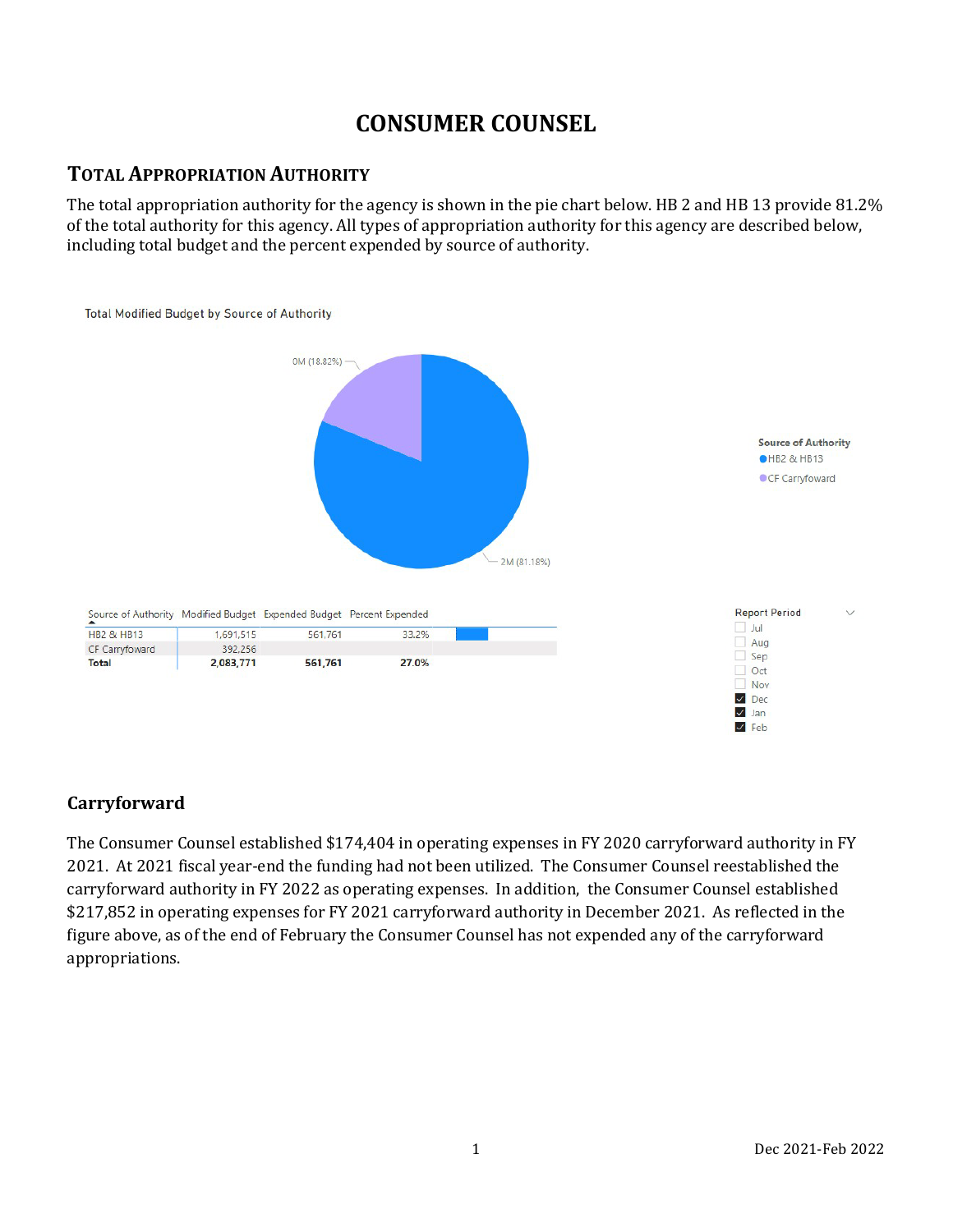# **HB 2 BUDGET MODIFICATIONS**

The following chart shows the HB 2 budget as passed by the legislature, including the pay plan, and the HB 2 modified budget between December 1, 2021 and February 28, 2022. Net modifications to the budget include operating plan changes from one expenditure account to another, program transfers, reorganizations, and agency transfers of authority. The positive modifications and negative modifications are shown by program, expenditure account, and fund type.

| <b>Agency Name</b><br>$\blacktriangle$ | December Modified March Modified<br><b>Budget</b> | Budget                   | <b>Net Modifications</b> |
|----------------------------------------|---------------------------------------------------|--------------------------|--------------------------|
| E Consumer Counsel                     | 1,691,515                                         | 1,691,515                |                          |
| <b>Total</b>                           | 1,691,515                                         | 1,691,515                |                          |
| Acct & Lvl 1 DESC                      | December Modified March Modified                  |                          | <b>Net Modifications</b> |
|                                        | <b>Budget</b>                                     | Budget                   |                          |
| <b>El 61000 Personal Services</b>      | 682,684                                           | 682,684                  |                          |
| □ 62000 Operating Expenses             | 1,007,165                                         | 1,007,165                |                          |
|                                        |                                                   |                          |                          |
| ⊞ 69000 Debt Service                   | 1.666                                             | 1.666                    |                          |
| Fund Type                              | <b>December</b><br><b>Modified Budget</b>         | March Modified<br>Budget | <b>Net Modifications</b> |

#### As of February 28, 2022, the Consumer Counsel has not modified its HB 2 budget.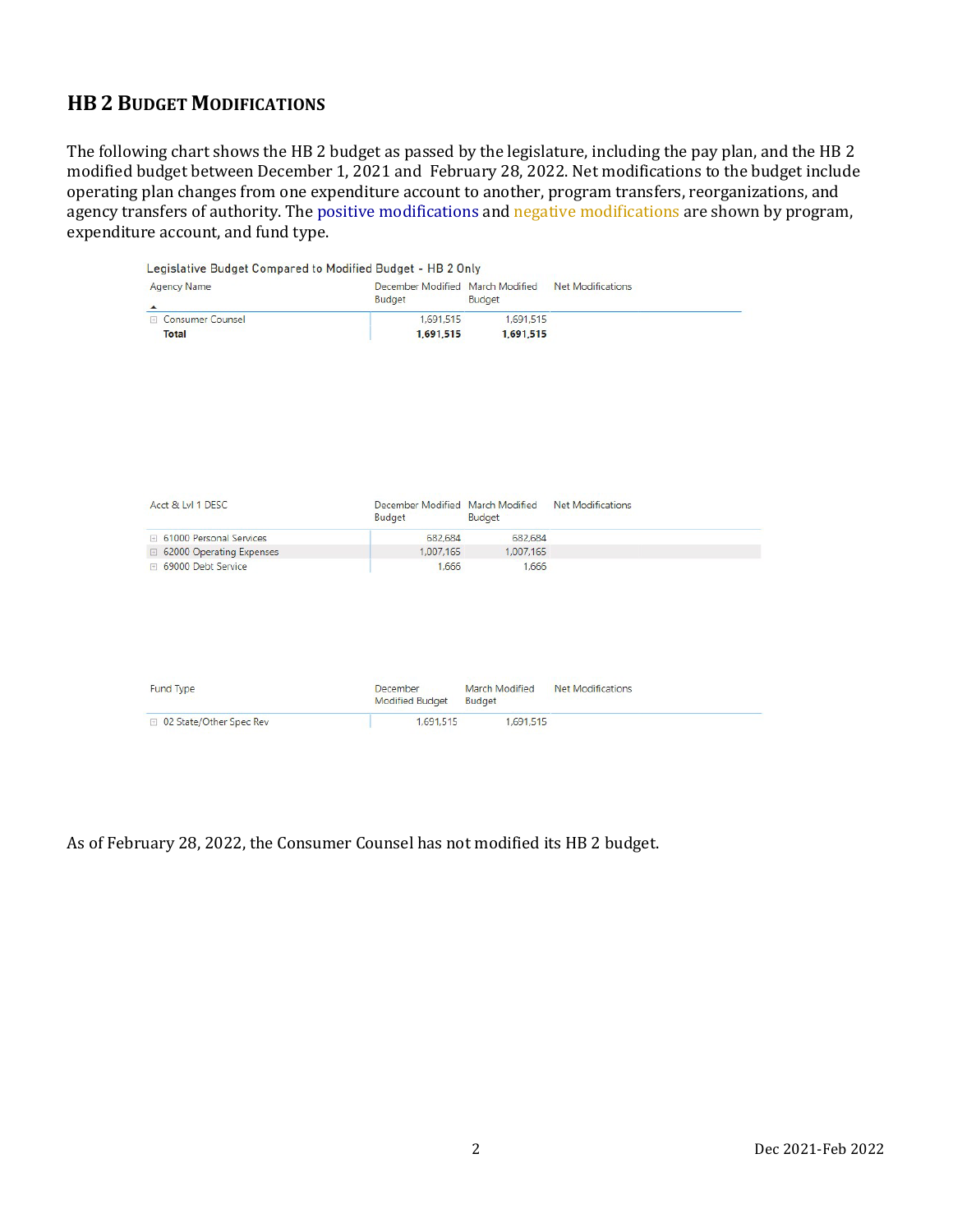# **HB 2 APPROPRIATION AUTHORITY**

The following chart shows the appropriated budget for the agency compared to expenditures through February 28, 2022.



The Consumer Counsel is entirely funded with state special revenue generated by fees imposed on regulated entities under the jurisdiction of the Public Service Commission.

#### **Personal Services**

Personal services made up 40.4% of the HB 2 modified budget and, as shown in the chart above, were 42.5% expended as of February 28, 2022, which is below the level anticipated in the budget.

The following chart shows the filled and vacant FTE within the agency as of February 1, 2022.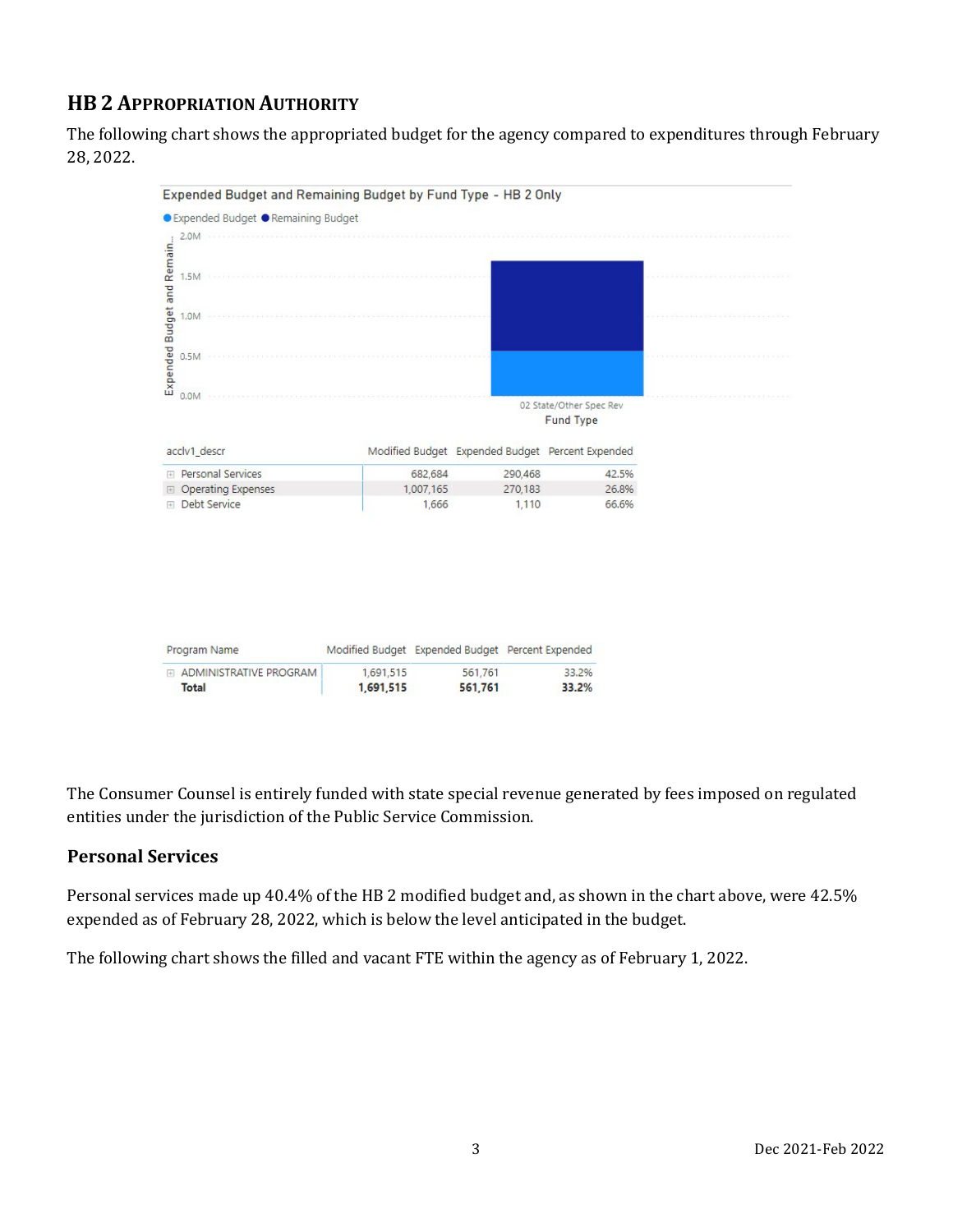

In FY 2021, the consumer counsel director retired. In October 2021 the Legislative Consumer Committee appointed a new director from agency staff. The attorney position freed up by this appointment has been vacant since the appointment of the new director. As a result, the Consumer Counsel has not expended \$51,712 in personal services through the end of February.

## **Next Steps for Personal Services Reporting**

In upcoming Quarterly Financial Reports, the LFD will begin the process of a more comprehensive look at personal services. The LFD will compare two executive "snapshots" -- July 2020 and July 2022. The analysis will identify adjustments adopted by the legislature in 2021 and modifications made by the agencies, within the confines of budget law.

The September Quarterly Financial Report will provide the complete comparison from July 2020 to July 2022. Ultimately, the analysis will result in a description of all the components that will be part of the executive's decision package one (DP 1) 2025 biennium budget request. This work will prepare legislators for budget deliberations in the 2023 session. For a review of how DP 1 works and snapshot components, please read this [short brochure](https://montana.maps.arcgis.com/apps/Cascade/index.html?appid=23095fcf15754f4fb38b63c58a884b97) from 2019.

## **Operating Expenses**

Operating expenses make up 59.5% of the FY 2022 HB 2 modified budget. Included in the operating expenses is a restricted, biennial appropriation of \$150,000 for caseload contingencies. As of the end of February, the Public Service Commission filings and state and federal court hearings have not required the use of the caseload contingency.